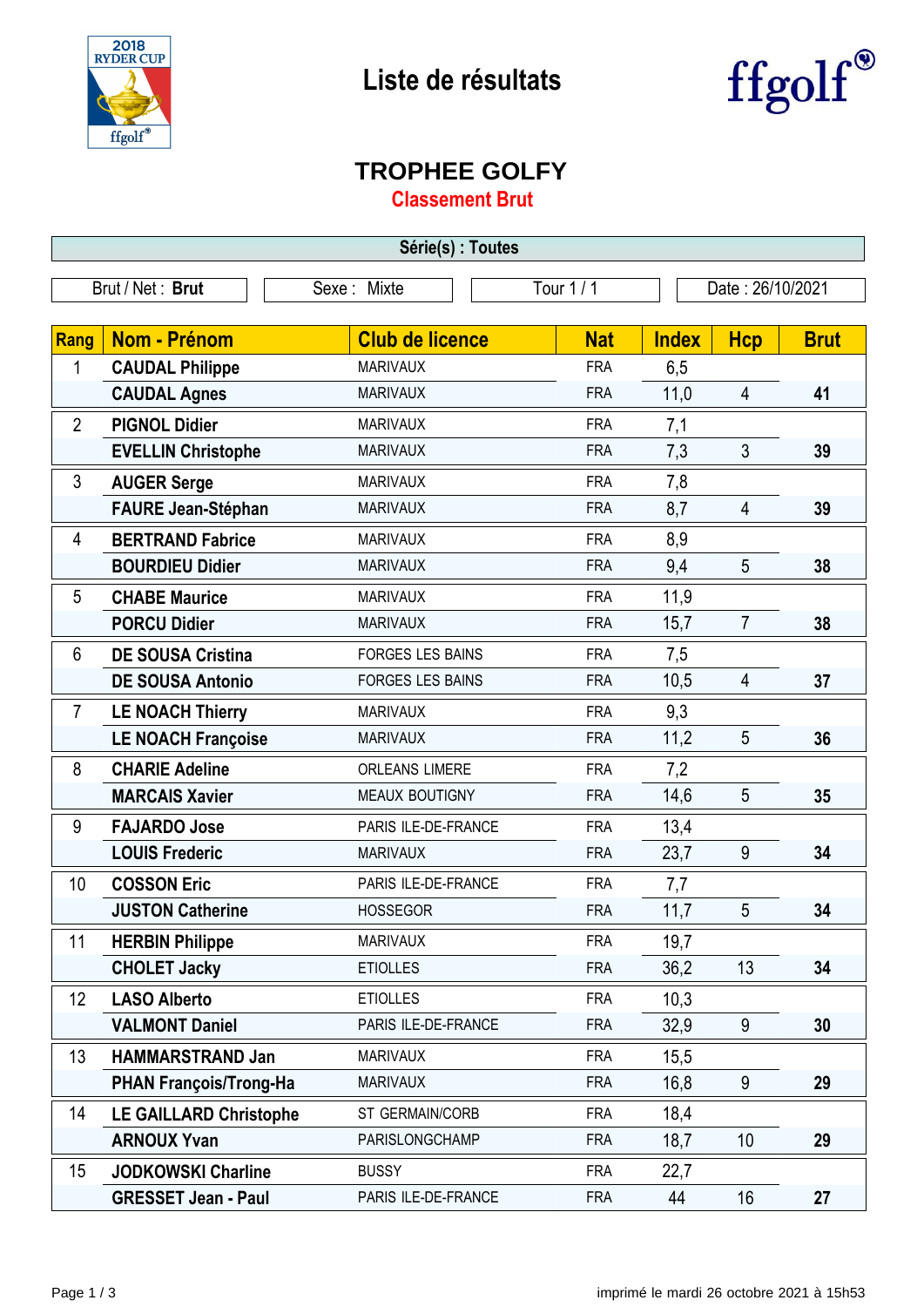| Rang | <b>Nom - Prénom</b>               | <b>Club de licence</b>  | <b>Nat</b> | <b>Index</b> | <b>Hcp</b> | <b>Brut</b> |
|------|-----------------------------------|-------------------------|------------|--------------|------------|-------------|
| 16   | <b>MORIN Catherine</b>            | <b>MARIVAUX</b>         | <b>FRA</b> | 15,8         |            |             |
|      | <b>BISCARRAT Laurent</b>          | <b>MARIVAUX</b>         | <b>FRA</b> | 20,2         | 9          | 26          |
| 17   | <b>DELPOIO Marie-Thérèse</b>      | <b>OZOIR</b>            | <b>FRA</b> | 20,5         |            |             |
|      | <b>DELPOIO Robert</b>             | <b>OZOIR</b>            | <b>FRA</b> | 21,6         | 11         | 26          |
| 18   | <b>GILCART Jean Charles</b>       | <b>FORGES LES BAINS</b> | <b>FRA</b> | 20,7         |            |             |
|      | <b>GILCART Karine</b>             | <b>FORGES LES BAINS</b> | <b>FRA</b> | 28,9         | 12         | 26          |
| 19   | <b>GARCIA CEGARRA Carmelo</b>     | <b>LEGOLFNATIONAL</b>   | <b>FRA</b> | 15,1         |            |             |
|      | <b>DELBERGUE Ghislaine</b>        | <b>CSMP</b>             | <b>FRA</b> | 18,0         | 8          | 25          |
| 20   | <b>GHEZ Max</b>                   | <b>MARIVAUX</b>         | <b>FRA</b> | 17,7         |            |             |
|      | <b>PAGNARD-JOURDAN Françoise</b>  | <b>MARIVAUX</b>         | <b>FRA</b> | 19,3         | 10         | 25          |
| 21   | <b>THOREL Philippe</b>            | COUDRAY MONTCEAUX       | <b>FRA</b> | 17,4         |            |             |
|      | <b>THOREL Isabelle</b>            | COUDRAY MONTCEAUX       | <b>FRA</b> | 36,7         | 13         | 24          |
| 22   | <b>BURNIER Marc</b>               | <b>MARIVAUX</b>         | <b>FRA</b> | 15,3         |            |             |
|      | <b>GUERIN Philippe</b>            | <b>MARIVAUX</b>         | <b>FRA</b> | 19,2         | 9          | 24          |
| 23   | <b>ESCOURROU Roland</b>           | <b>MARIVAUX</b>         | <b>FRA</b> | 19,2         |            |             |
|      | <b>ESCOURROU Brigitte</b>         | <b>MARIVAUX</b>         | <b>FRA</b> | 21,6         | 11         | 23          |
| 24   | <b>COURTOIS Josette</b>           | <b>MARIVAUX</b>         | <b>FRA</b> | 18,4         |            |             |
|      | <b>KERLAN Denis</b>               | ST GERMAIN/CORB         | <b>FRA</b> | 20,9         | 10         | 22          |
| 25   | <b>IZQUIERDO Gerard</b>           | <b>MARIVAUX</b>         | <b>FRA</b> | 23,7         |            |             |
|      | <b>KOLSKI Daniel</b>              | <b>MARIVAUX</b>         | <b>FRA</b> | 24,3         | 13         | 22          |
| 26   | <b>LEFEVRE Patrick</b>            | <b>MARIVAUX</b>         | <b>FRA</b> | 21,6         |            |             |
|      | <b>VILMOT Stéphane</b>            | <b>ST AUBIN</b>         | <b>FRA</b> | 54           | 17         | 22          |
| 27   | <b>WATSON Matthew</b>             | CH. AUGERVILLE          | <b>FRA</b> | 23,4         |            |             |
|      | <b>JULIARD Jean-Louis</b>         | PARIS ILE-DE-FRANCE     | <b>FRA</b> | 27,8         | 14         | 22          |
| 28   | <b>LIMBOURG Michel</b>            | <b>BELLE ILE</b>        | <b>FRA</b> | 23,7         |            |             |
|      | <b>DELPOIO Raymond</b>            | PARIS ILE-DE-FRANCE     | <b>FRA</b> | 24,3         | 13         | 21          |
| 29   | <b>GLICENSTEIN Claudine</b>       | <b>MARIVAUX</b>         | <b>FRA</b> | 23,4         |            |             |
|      | <b>BOIZIAU Isabelle</b>           | <b>MARIVAUX</b>         | <b>FRA</b> | 28,3         | 13         | 20          |
| 30   | <b>PELLE Frederic</b>             | <b>FORTERESSE</b>       | <b>FRA</b> | 19,0         |            |             |
|      | <b>DUCLAUD Olivier</b>            | <b>FORTERESSE</b>       | <b>FRA</b> | 38           | 14         | 19          |
| 31   | <b>MARTINS Fernand</b>            | <b>BNP PARIS</b>        | <b>FRA</b> | 15,8         |            |             |
|      | <b>MARTINS VERON Raphaëlle</b>    | <b>ST MARC</b>          | <b>FRA</b> | 35,5         | 12         | 19          |
| 32   | <b>BELHOMME Christian</b>         | PARIS ILE-DE-FRANCE     | <b>FRA</b> | 28,1         |            |             |
|      | <b>BOUDET - DALBIN Anne Marie</b> | <b>MASSY</b>            | <b>FRA</b> | 30,2         | 16         | 18          |
| 33   | <b>COURTOIS Jean-Louis</b>        | PARIS ILE-DE-FRANCE     | <b>FRA</b> | 20,8         |            |             |
|      | <b>DEBUT Eric</b>                 | <b>MARIVAUX</b>         | <b>FRA</b> | 23,6         | 12         | 18          |
| 34   | <b>BERTAU Jean-Claude</b>         | AGB                     | <b>FRA</b> | 31,9         |            |             |
|      | <b>MORIN Pierre</b>               | <b>MARIVAUX</b>         | <b>FRA</b> | 33,6         | 18         | 18          |
| 35   | <b>STEFFEN Marc</b>               | <b>MARIVAUX</b>         | <b>FRA</b> | 24,3         |            |             |
|      | <b>LOCHE Jean Louis</b>           | <b>MARIVAUX</b>         | <b>FRA</b> | 27,7         | 14         | 18          |